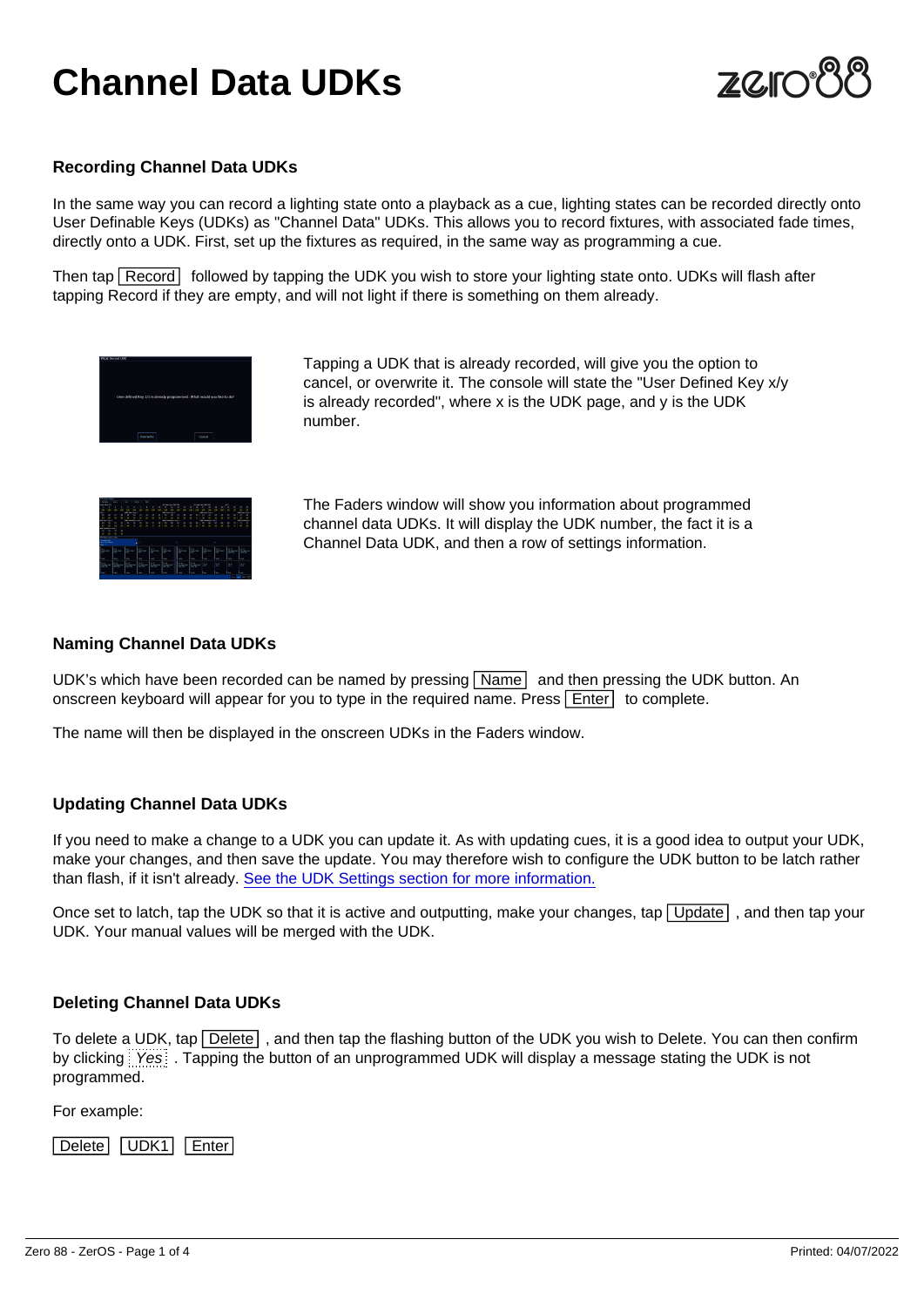### This deletes UDK 1.

[Once you have recorded a UDK, there are various settings available. Click here to find out about Channel Data](/manuals/zeros/user-definable-keys/channel-data-udks/udk-settings)  [UDK Settings.](/manuals/zeros/user-definable-keys/channel-data-udks/udk-settings)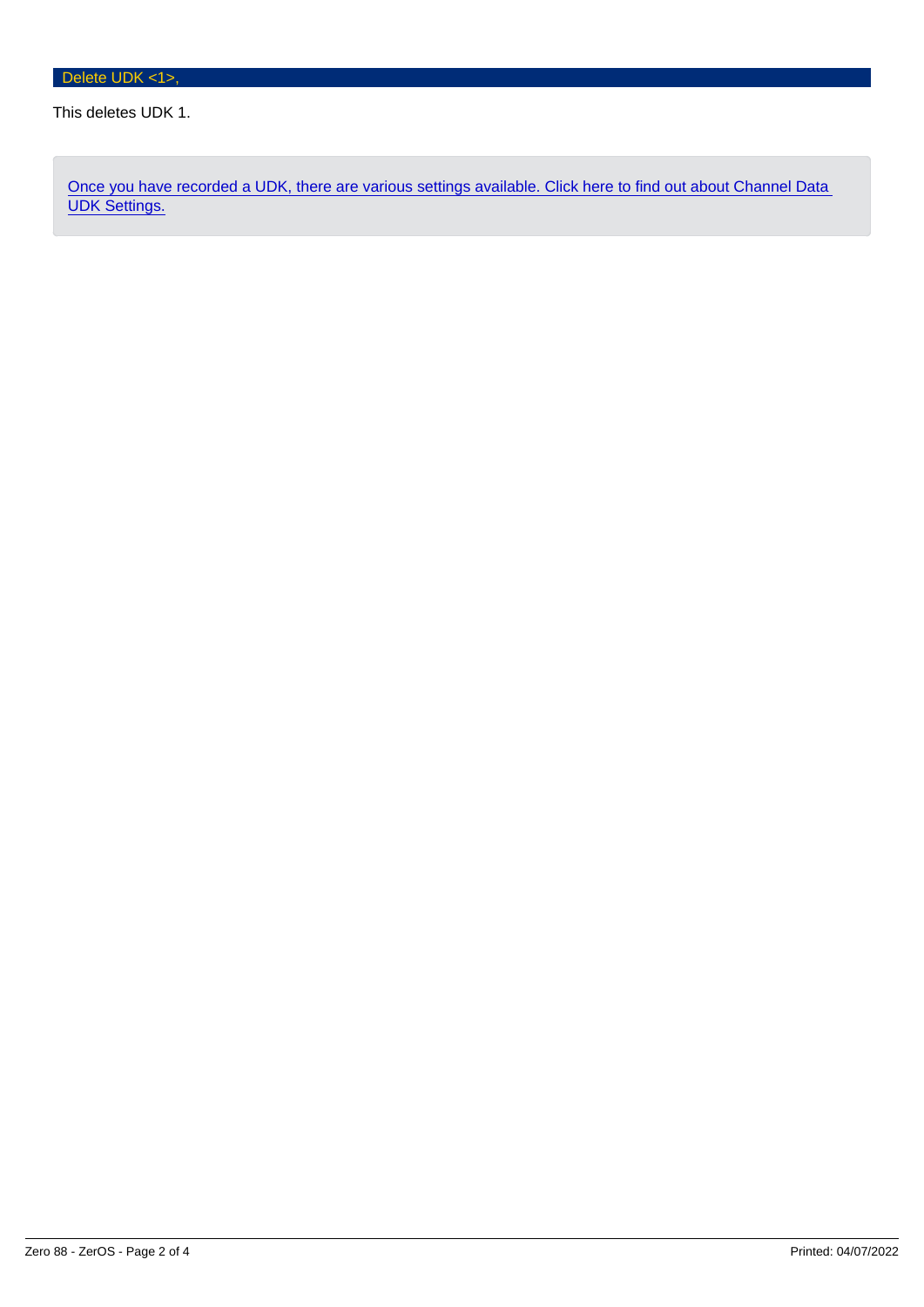## **UDK Settings**



Once you have programmed a channel data UDK, you can configure it. To do this, hold Setup and tap the UDK you wish to configure, to open the UDK Settings.

After making changes in the UDK Settings, click OK to save, or Cancel to discard.

### **Flash Mode**

The flash mode can be switched between "Flash" and "Latch" using the Flash Mode drop down, and changes the button function of the UDK.

The default is "Flash", which means the recorded lighting state is output by pressing and holding the UDK and released when the UDK is released (fade times, are ignored). This is useful for bursts of smoke, or flashes of blinders for example.

When set to "Latch", the recorded lighting state will fade according to the UDK fade times configured. When the UDK is pressed the first time the lighting state will fade up and stay on, until the UDK is pressed for a second time, when the UDK will fade down and release.

The light in the UDK indicates if the UDK is active.

### **Mix Mode**

The intensity channels in the data are mixed either HTP or LTP.

### **Release**

The default Release option is Yes, meaning that when the UDK has been turned off, and the controlled intensities fall to 0%, the UDK will be released. This means the UDK will no longer be controlling those fixtures.

If the Release option is set to No then the fixtures will not be released when the UDK is released. The fixtures being controlled by the UDK can be released manually by holding down the Clear key and pressing the UDK's button, or by controlling the fixtures by triggering another LTP command from elsewhere on the console.

Holding down  $\overline{Clear}$  and pressing  $\overline{Fader$  Funct. will release all playbacks 1 – 240 and all UDKs.

### **Page Lock**

Page lock is used to lock a specific UDK to the button, no matter which playback page you are on. This is enabled by default, so can be disabled to access UDKs on additional pages. Some users may wish to page lock all of their playbacks, and not page lock their UDKs, so that the playback page control only changes the functions of your UDKs.

### **Fade Times**

Fade times can be given to each attribute, and are used if the UDK is set to "Latch". All UDK fade times will default to 0 seconds. Any unprogrammed attributes, will be indicated by their fade followed by "-".

Fade times can be adjusted by using the up and down arrows to navigate through the times, and typing in the required